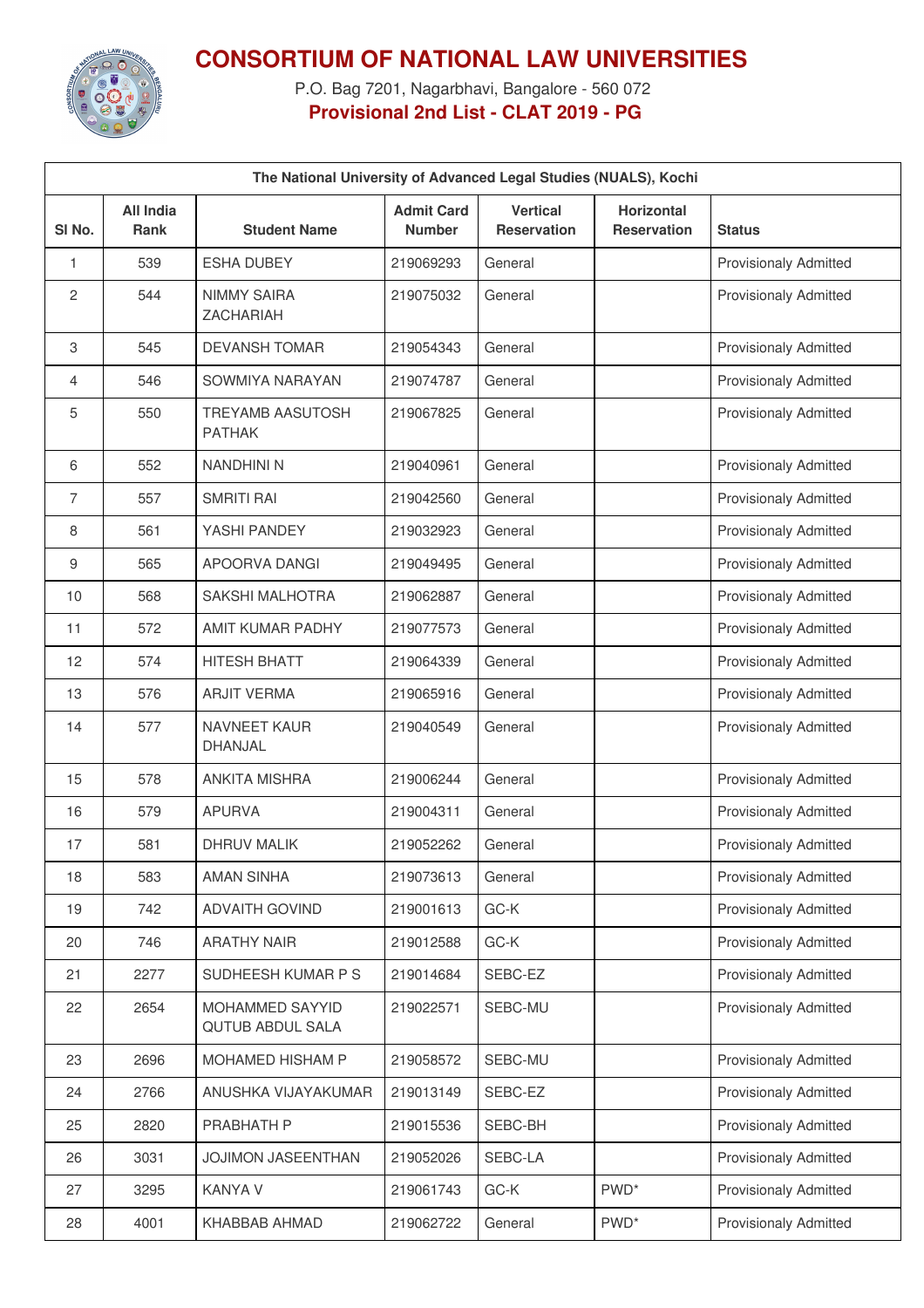| The National University of Advanced Legal Studies (NUALS), Kochi |                          |                     |                                    |                                       |                                         |                              |
|------------------------------------------------------------------|--------------------------|---------------------|------------------------------------|---------------------------------------|-----------------------------------------|------------------------------|
| SI <sub>No.</sub>                                                | All India<br><b>Rank</b> | <b>Student Name</b> | <b>Admit Card</b><br><b>Number</b> | <b>Vertical</b><br><b>Reservation</b> | <b>Horizontal</b><br><b>Reservation</b> | <b>Status</b>                |
| 29                                                               | 4448                     | ANJALY V            | 219064122                          | SC-K                                  |                                         | <b>Provisionaly Admitted</b> |
| 30                                                               | 4962                     | ANUMOL BABU         | 219051831                          | SC-K                                  |                                         | <b>Provisionaly Admitted</b> |

**Note: 2 seats will be allotted later**

## **Status of provisionally admitted students in the first list - PG**

| The National University of Advanced Legal Studies (NUALS), Kochi |                                 |                             |                                    |                                       |                                         |                       |
|------------------------------------------------------------------|---------------------------------|-----------------------------|------------------------------------|---------------------------------------|-----------------------------------------|-----------------------|
| SI <sub>No.</sub>                                                | <b>All India</b><br><b>Rank</b> | <b>Student Name</b>         | <b>Admit Card</b><br><b>Number</b> | <b>Vertical</b><br><b>Reservation</b> | <b>Horizontal</b><br><b>Reservation</b> | <b>Status</b>         |
| 1                                                                | $\overline{c}$                  | AZHAKATH AMMU<br>SASIDHARAN | 219049446                          | General                               |                                         | <b>Vacant</b>         |
| 2                                                                | 277                             | <b>ADIBA SHIKHE</b>         | 219029513                          | General                               |                                         | Vacant                |
| 3                                                                | 298                             | FURKAN ALI MIRZA            | 219035693                          | General                               |                                         | Vacant                |
| 4                                                                | 301                             | <b>PUSHKAR GAUR</b>         | 219065491                          | General                               |                                         | Vacant                |
| 5                                                                | 313                             | <b>KHALID KHAN</b>          | 219042243                          | General                               |                                         | Vacant                |
| 6                                                                | 317                             | <b>SARIKA MUNJE</b>         | 219047075                          | General                               |                                         | Vacant                |
| $\overline{7}$                                                   | 319                             | <b>SAUMITRA PANDEY</b>      | 219066108                          | General                               |                                         | Vacant                |
| 8                                                                | 324                             | <b>SUCHITA MISRA</b>        | 219072851                          | General                               |                                         | Vacant                |
| 9                                                                | 327                             | <b>MONICA GARG</b>          | 219046221                          | General                               |                                         | Vacant                |
| 10                                                               | 330                             | PANKAJ PANDEY               | 219072158                          | General                               |                                         | Vacant                |
| 11                                                               | 331                             | <b>SARATH MOHAN</b>         | 219044267                          | General                               |                                         | Vacant                |
| 12                                                               | 332                             | NEETU BHATI                 | 219076116                          | General                               |                                         | Vacant                |
| 13                                                               | 334                             | PRATEEK MISHRA              | 219050162                          | General                               |                                         | Vacant                |
| 14                                                               | 335                             | SUYASH KUNAL JOSHI          | 219045945                          | General                               |                                         | Vacant                |
| 15                                                               | 342                             | SHILPI KANCHAN              | 219040494                          | General                               |                                         | Vacant                |
| 16                                                               | 345                             | HIMANGSHU RATHEE            | 219073241                          | General                               |                                         | Vacant                |
| 17                                                               | 347                             | SUKANYA SUBRAMANIAN         | 219045860                          | General                               |                                         | Vacant                |
| 18                                                               | 350                             | <b>VIVEK CHHIPA</b>         | 219061352                          | General                               |                                         | Vacant                |
| 19                                                               | 371                             | ROHAN GEORGE                | 219071232                          | $GC-K$                                |                                         | Vacant                |
| 20                                                               | 394                             | ANOOP C                     | 219046591                          | GC-K                                  |                                         | Provisionaly Admitted |
| 21                                                               | 427                             | RESHMA A                    | 219067158                          | GC-K                                  |                                         | Vacant                |
| 22                                                               | 595                             | DEVIKA RAMACHANDRAN         | 219047513                          | SEBC-BH                               |                                         | Vacant                |
| 23                                                               | 743                             | <b>BHAVNA A F</b>           | 219063299                          | SEBC-MU                               |                                         | Vacant                |
| 24                                                               | 1293                            | MISHA P MADHU               | 219047512                          | SEBC-EZ                               |                                         | Vacant                |